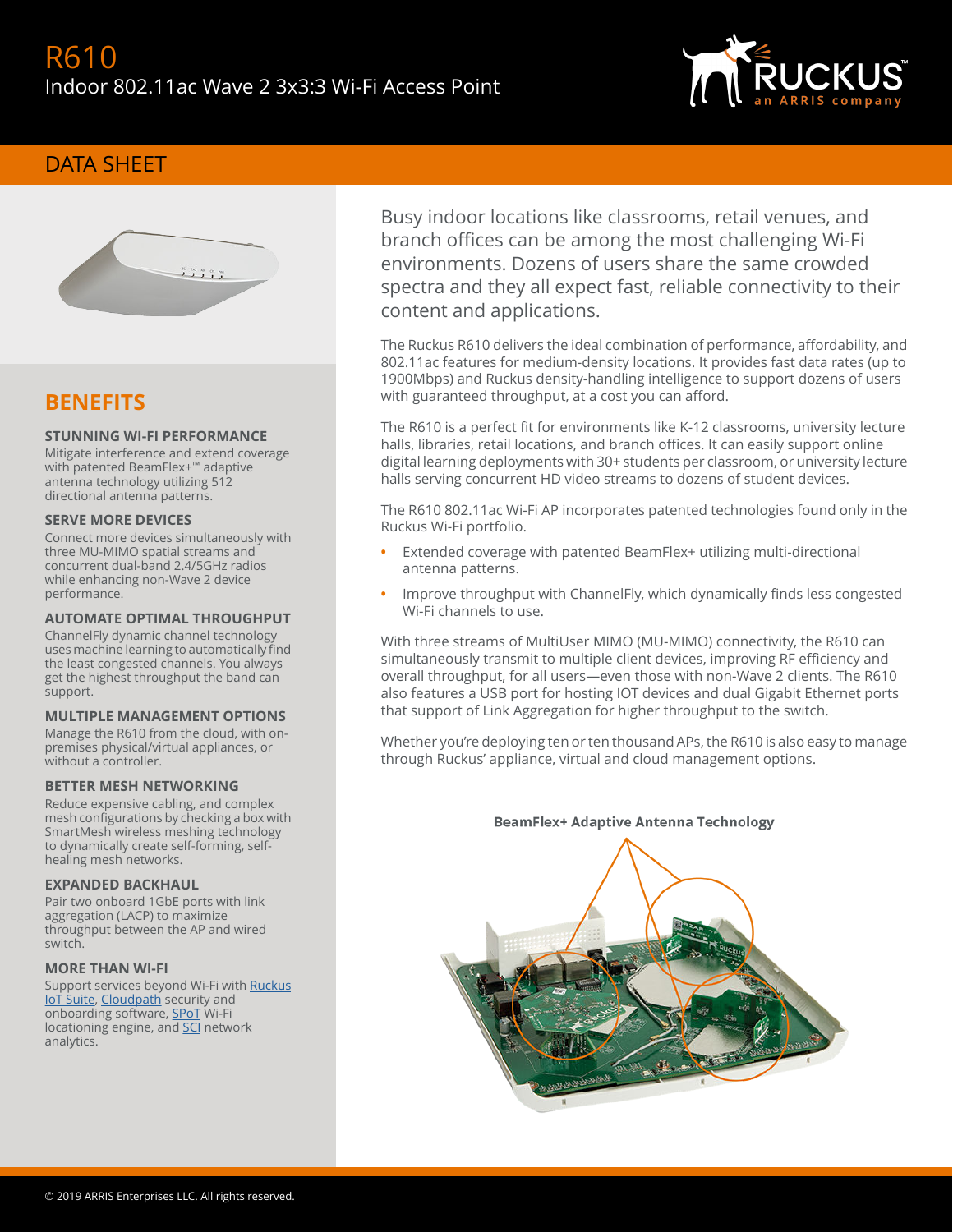## **THE R610 INTEGRATES WITH YOUR EXISTING NETWORK INFRASTRUCTURE**

Delivering best-in-class 802.11ac performance and reliability—making it the ideal wireless solution for mid-range enterprise and branch office applications.



## **DEPLOYMENTS FOR CLASSROOMS AND LIBRARIES**

The R610 is ideal for deployment in education common areas providing high quality wireless access in high density locations



## **DEPLOYMENT FOR RETAIL / BRANCH OFFICES**

The R610 is ideal for deployment in retail stores to provide inconspicuous wireless connection to high quality video, wireless IP phones and data accessfor handheld PoS barcode scanners



Wired ports to connect devices such as cash registers, printers, etc.

Multiple SSIDs for differentiated user services (e.g., guest Wi-Fi, point of sale, voice)

5GHz band and smart antenna system ideal for 802.11ac clients

Reliable Wi-Fi

connectivity

for point of

sale devices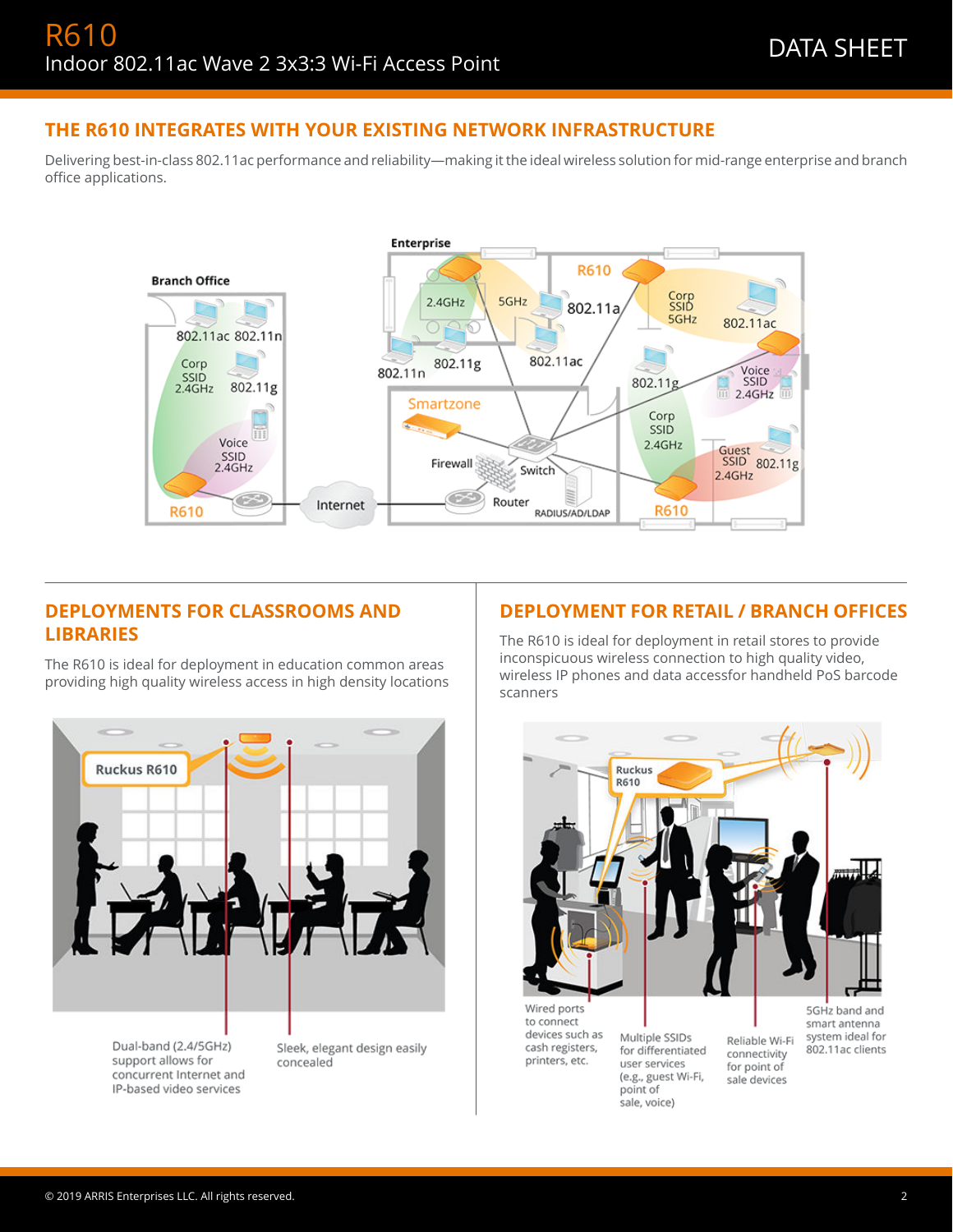## **ACCESS POINT ANTENNA PATTERN**

Ruckus' BeamFlex+ adaptive antennas allow the R610 AP to dynamically choose among a host of antenna patterns (up to 512 possible combinations) in real-time to establish the best possible connection with every device. This leads to:

- **•** Better Wi-Fi coverage
- **•** Reduced RF interference

Traditional omni-directional antennas, found in generic access points, oversaturate the environment by needlessly radiating RF signals in all directions. In contrast, the Ruckus BeamFlex+ adaptive antenna directs the radio signals perdevice on a packet-by-packet basis to optimize Wi-Fi coverage and capacity in realtime to support high device density environments. BeamFlex+ operates without the need for device feedback and hence can benefit even devices using legacy standards.



Note: The outer trace represents the composite RF footprint of all possible BeamFlex+ antenna patterns, while the inner trace represents one BeamFlex+ antenna pattern within the composite outer trace.

**Figure 1. Example of BeamFlex+ pattern**

 $\Box$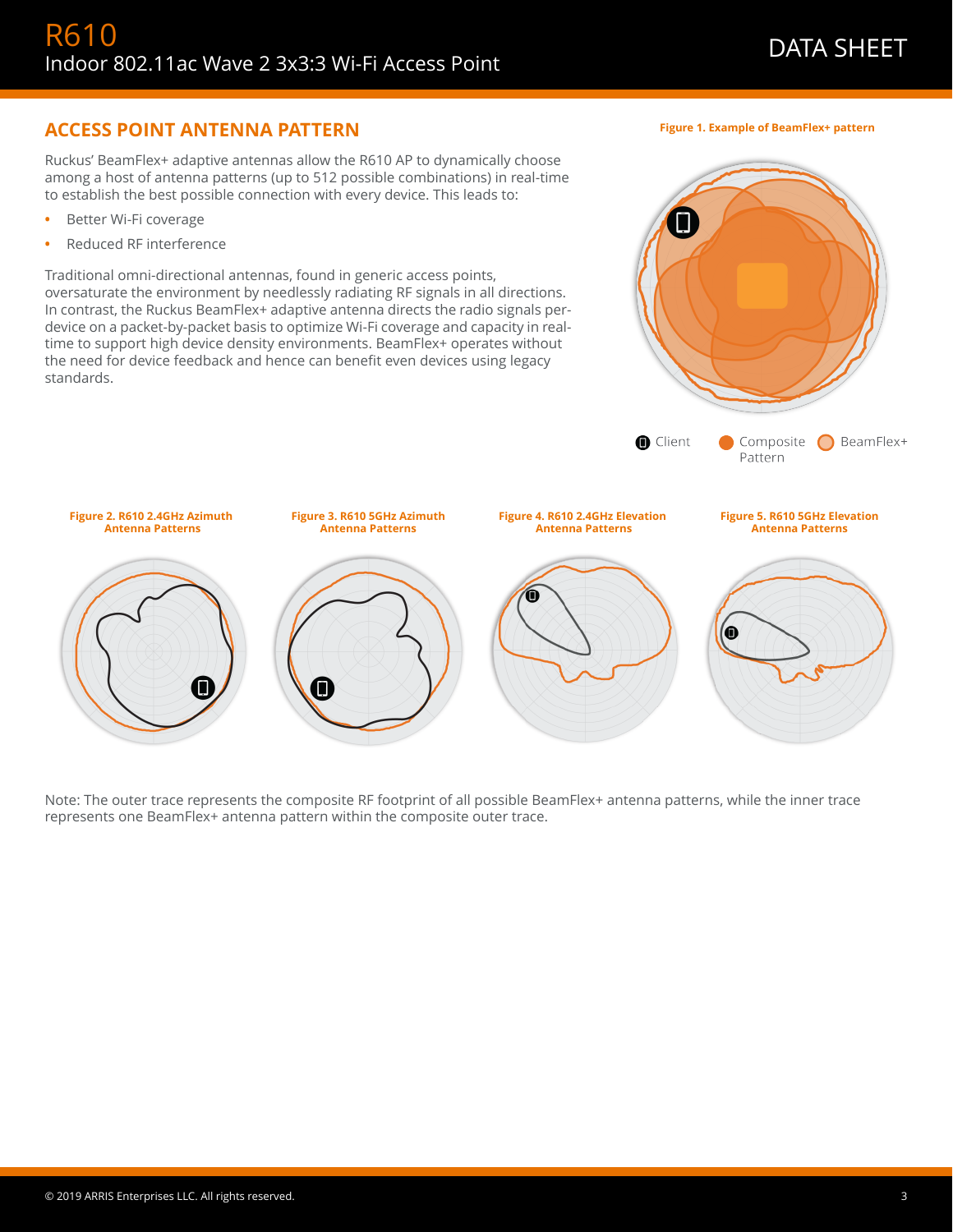# R610 RO I U<br>Indoor 802.11ac Wave 2 3x3:3 Wi-Fi Access Point DATA SHEET

| <b>WI-FI</b>                              |                                                                                                                                                                                                                                  |
|-------------------------------------------|----------------------------------------------------------------------------------------------------------------------------------------------------------------------------------------------------------------------------------|
| <b>Wi-Fi Standards</b>                    | • IEEE 802.11a/b/g/n/ac Wave 2                                                                                                                                                                                                   |
| <b>Supported Rates</b>                    | • 802.11ac: 6.5 to 1,300Mbps (MCS0 to MCS9, NSS =<br>1 to 3 for VHT20/40/80 or 1 for VHT160<br>• 802.11n: 6.5 Mbps to 450Mbps (MCS0 to MCS23)<br>• 802.11a/g: 54, 48, 36, 24, 18, 12, 9, 6Mbps<br>802.11b: 11, 5.5, 2 and 1 Mbps |
| <b>Supported Channels</b>                 | • $2.4$ GHz: 1-13<br>• 5GHz: 36-64, 100-144, 149-165                                                                                                                                                                             |
| <b>MIMO</b>                               | $\cdot$ 3x3 SU-MIMO<br>3x3 MU-MIMO                                                                                                                                                                                               |
| <b>Spatial Streams</b>                    | · 3 SU-MIMO<br>• 3 MU-MIMO                                                                                                                                                                                                       |
| <b>Radio Chains and</b><br><b>Streams</b> | $-3x3:3$                                                                                                                                                                                                                         |
| Channelization                            | 20, 40, 80, 160/80+80 MHz<br>٠                                                                                                                                                                                                   |
| Security                                  | • WPA-PSK, WPA-TKIP, WPA2 AES, 802.11i, Dynamic<br><b>PSK</b><br>WIPS/WIDS                                                                                                                                                       |
| <b>Other Wi-Fi Features</b>               | • WMM, Power Save, Tx Beamforming, LDPC, STBC,<br>802.11r/k/v<br>Hotspot<br>Hotspot 2.0<br>Captive Portal<br>WISPr                                                                                                               |

| <b>RF</b>                                                       |                                                                                                                                                |
|-----------------------------------------------------------------|------------------------------------------------------------------------------------------------------------------------------------------------|
| Antenna Type                                                    | BeamFlex+ adaptive antennas with polarization<br>diversity<br>Adaptive antenna that provides up to 512 unique<br>antenna patterns by band      |
| Antenna Gain (max)                                              | • Up to 3dBi                                                                                                                                   |
| <b>Peak Transmit Power</b><br>(aggregate across<br>MIMO chains) | • 2.4GHz: 27dBm<br>5GHz: 25dBm                                                                                                                 |
| <b>Minimum Receive</b><br>Sensitivity <sup>1</sup>              | $\cdot$ -100dBm                                                                                                                                |
| <b>Frequency Bands</b>                                          | ISM (2.4-2.484GHz)<br>$\bullet$ U-NII-1 (5.15-5.25GHz)<br>• U-NII-2A (5.25-5.35GHz)<br>• U-NII-2C (5.47-5.725GHz)<br>• U-NII-3 (5.725-5.85GHz) |

| <b>2.4GHZ RECEIVE SENSITIVITY</b> |      |             |       |
|-----------------------------------|------|-------------|-------|
| <b>HT20</b>                       |      | <b>HT40</b> |       |
| <b>MCSO</b>                       | MCS7 | <b>MCSO</b> | MCS7  |
| -94                               | -74  | $-91$       | $-71$ |

| <b>5GHZ RECEIVE SENSITIVITY</b> |              |             |              |                  |              |
|---------------------------------|--------------|-------------|--------------|------------------|--------------|
|                                 | <b>VHT20</b> |             | <b>VHT40</b> |                  | <b>VHT80</b> |
| MCS <sub>0</sub>                | MCS7         | <b>MCSO</b> | MCS7         | MCS <sub>0</sub> | MCS7         |
| $-91$                           | $-71$        | -89         | $-71$        | $-85$            | -68          |

| <b>2.4GHZ TX POWER TARGET</b> |            |  |
|-------------------------------|------------|--|
| Rate                          | Pout (dBm) |  |
| MCS0 HT20                     | 22.5       |  |
| MCS7 HT20                     | 19.5       |  |

| <b>5GHZ TX POWER TARGET</b> |            |  |
|-----------------------------|------------|--|
| Rate                        | Pout (dBm) |  |
| <b>VHT20</b>                | 20         |  |
| <b>MCSO VHT40</b>           | 22         |  |
| MCS7 VHT40, VHT80           | 19         |  |

| <b>PERFORMANCE AND CAPACITY</b> |                                       |  |
|---------------------------------|---------------------------------------|--|
| <b>Peak PHY Rates</b>           | • 2.4GHz: 450Mbps<br>• 5GHz: 1300Mbps |  |
| <b>Client Capacity</b>          | • Up to 512 clients per AP            |  |
| <b>SSID</b>                     | • Up to 31 per AP                     |  |

| <b>RUCKUS RADIO MANAGEMENT</b>         |                                                                                                                      |
|----------------------------------------|----------------------------------------------------------------------------------------------------------------------|
| <b>Antenna Optimization</b>            | BeamFlex+<br>Polarization Diversity with Maximal Ratio<br>Combining (PD-MRC)                                         |
| Wi-Fi Channel<br>Management            | • ChannelFly<br>Background Scan Based                                                                                |
| <b>Client Density</b><br>Management    | Adaptive Band Balancing<br><b>Client Load Balancing</b><br>• Airtime Fairness<br>• Airtime-based WLAN Prioritization |
| <b>SmartCast Quality of</b><br>Service | QoS-based scheduling<br>Directed Multicast<br>$L2/L3/L4$ ACLs                                                        |
| <b>Mobility</b>                        | SmartRoam<br>٠                                                                                                       |
| <b>Diagnostic Tools</b>                | Spectrum Analysis<br>SpeedFlex                                                                                       |

 $1$  Rx sensitivity varies by band, channel width and MCS rate.